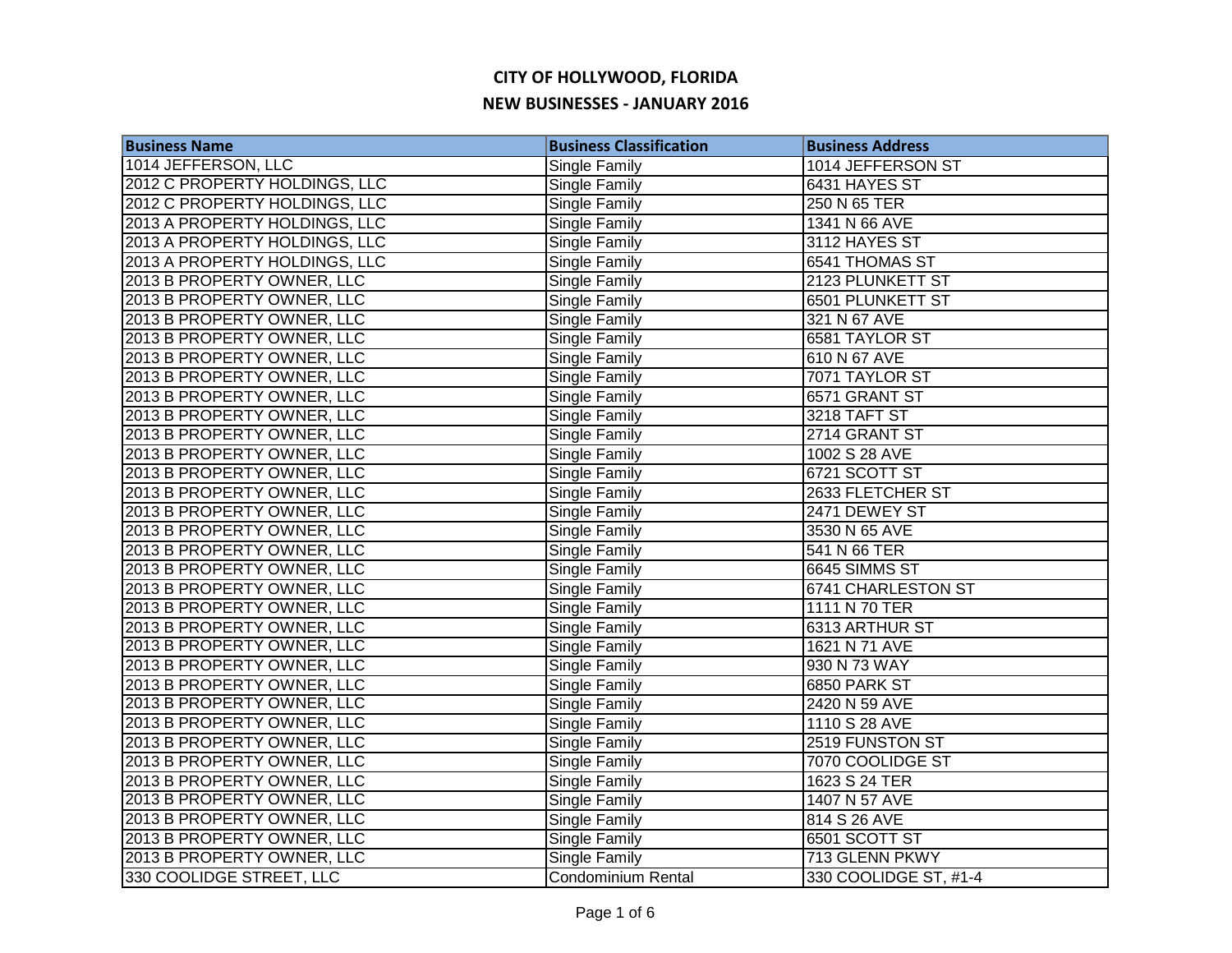| <b>Business Name</b>                         | <b>Business Classification</b>     | <b>Business Address</b>             |
|----------------------------------------------|------------------------------------|-------------------------------------|
| <b>ALEJANDRO BRUNO</b>                       | Single Family                      | 1621 MADISON ST                     |
| <b>AMDI TAX, INC</b>                         | <b>Tax Services</b>                | 5720 WASHINGTON ST                  |
| <b>ANDROID4LYFE LLC</b>                      |                                    |                                     |
|                                              |                                    |                                     |
| (DBA: LIBERTY TAX SERVICE)                   | <b>Tax Services</b>                | 2507 SHERIDAN ST, SUITE 2507 & 2509 |
| ANSEL AND MILLER, LLC                        | Office                             | 601 S OCEAN DR                      |
| <b>ARIE &amp; SHOSHANA NIR</b>               | Single Family                      | 3326 FARRAGUT ST, #6D               |
| <b>ARIE &amp; SHOSHANA NIR</b>               | Single Family                      | 3302 FARRAGUT ST, #5E               |
| <b>ARIE &amp; SHOSHANA NIR</b>               | Single Family                      | 3326 FARRAGUT ST, #61               |
| <b>ARIE &amp; SHOSHANA NIR</b>               | Single Family                      | 3301 RALEIGH ST, #4D                |
| <b>BEAULY, LLC</b>                           | Single Family                      | 1121 NW 76 AVE                      |
| <b>BEAULY, LLC</b>                           | Single Family                      | 7560 PIERCE ST                      |
| <b>BEDETTI TECH CORP</b>                     |                                    |                                     |
|                                              |                                    |                                     |
| (DBA: TUTO'S CUISINE)                        | Small Vendor/Mobile                |                                     |
| BHS SCRAP & RECYCLE COLLECTORS, LLC          | Recycling                          | 5838 PLUNKETT ST                    |
| <b>CARRFOUR SUPPORTIVE HOUSING IN</b>        | <b>Office</b>                      | 4000 HOLLYWOOD BLVD                 |
| CHRISTIAN GONZALEZ, MD, LLC                  |                                    |                                     |
|                                              |                                    |                                     |
| (DBA: SPINE AND WELLNESS CENTERS OF AMERICA) | Physician                          | 1928 TYLER ST                       |
| <b>CHRISTINE DANESHGAR, ARNP</b>             | Nurse Practice/Physician Assistant | 3501 JOHNSON ST                     |
| <b>CLEARVIEW REALTY, LLC</b>                 | <b>Broker/Real Estate</b>          | <b>7081 TAFT ST</b>                 |
| <b>COLFIN AH-FLORIDA 7, LLC</b>              | <b>Single Family</b>               | 4884 SW 38 WAY                      |
| <b>COLFIN AH-FLORIDA 7, LLC</b>              | Single Family                      | 3330 N 65 AVE                       |
| <b>COLFIN AH-FLORIDA 7, LLC</b>              | <b>Single Family</b>               | 830 N 10 AVE                        |
| <b>COLFIN AH-FLORIDA 7, LLC</b>              | Single Family                      | 2648 WASHINGTON ST                  |
| <b>COLFIN AH-FLORIDA 7, LLC</b>              | <b>Single Family</b>               | 4610 ADAMS ST                       |
| <b>COLFIN AH-FLORIDA 7, LLC</b>              | <b>Single Family</b>               | 3355 SW 49 ST                       |
| <b>COLFIN AL-FL 3, LLC</b>                   | <b>Single Family</b>               | 631 S CRESCENT DR                   |
| <b>COLFIN AL-FL 3, LLC</b>                   | Single Family                      | 7438 TAFT ST                        |
| DANA WALLACE, MD                             | Physician                          | 2699 STIRLING RD, #305B             |
| DES INVESTMENT GROUP, INC                    |                                    |                                     |
|                                              |                                    |                                     |
| (DBA: CABO BLANCO RESTAURANT)                | Restaurant/Bar                     | 1936 HOLLYWOOD BLVD                 |
| <b>DIEUSEUL ALBERT</b>                       |                                    |                                     |
|                                              |                                    |                                     |
| (DBA: ALBERT BODY SHOP)                      | Auto/Paint & Body                  | 5707 RODMAN ST                      |
| <b>DMBA UNITED, LLC</b>                      | Counseling/Alcohol/Drugs           | 5900 JOHNSON ST                     |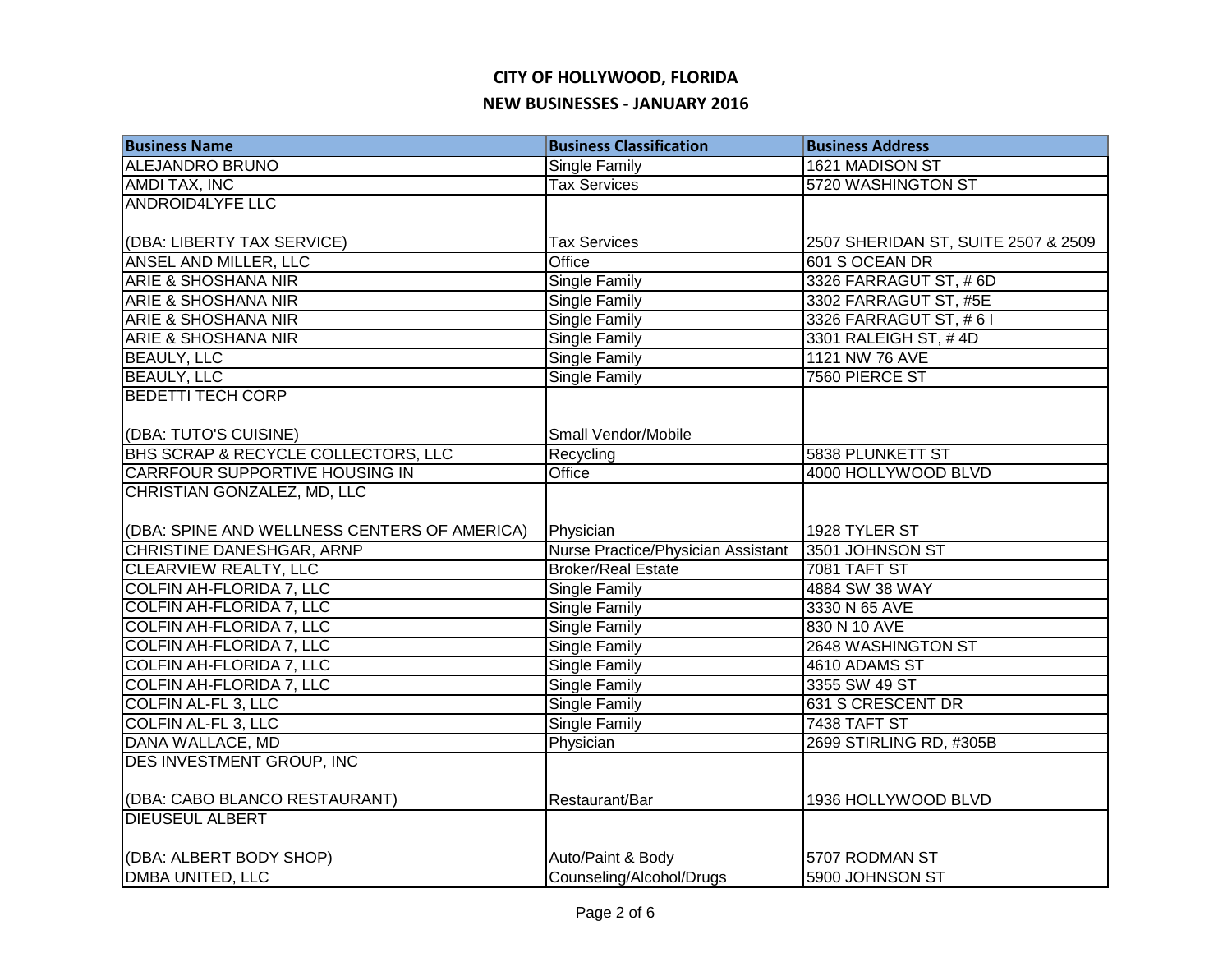| <b>Business Name</b>                    | <b>Business Classification</b>     | <b>Business Address</b>        |
|-----------------------------------------|------------------------------------|--------------------------------|
| <b>DOCTORS NOW LLC</b>                  | Office                             | 3990 SHERIDAN ST, #212         |
| <b>DONNIE MELVIN</b>                    |                                    |                                |
|                                         |                                    |                                |
| (DBA: M D M CREATIONS)                  | Office                             | 5541 FLETCHER ST               |
| <b>ELIEZER BOTTON</b>                   | <b>Single Family</b>               | 7181 TAFT ST                   |
| <b>EUGENI KOULIKOV</b>                  | Single Family                      | 5712 HOLLYWOOD BLVD, #1-2      |
| FLORIDA CENTER FOR ALLERGY AND ASTHMA   | Physician                          | 2699 STIRLING RD, # B-305      |
| <b>FRANCISCO JOSE MUGGERI</b>           |                                    |                                |
|                                         |                                    |                                |
| (DBA: F AND A PARTS)                    | <b>Auto Parts Sales</b>            | 3625 PEMBROKE RD, # C          |
| <b>GAIA CONSTRUCTION, INC</b>           | Contractor/General                 | 2640 HOLLYWOOD BLVD, SUITE 200 |
| GLAM NAIL AND MAKEUP LOUNGE, INC        | <b>Beauty Parlor</b>               | 5722 WASHINGTON ST             |
| <b>GREENLAKE CONSULTING GROUP, LLC</b>  | <b>Office</b>                      | 616 N PARK RD                  |
| <b>GUIGUI FREIGHTS, LLC</b>             | Office                             | 2122 HOLLYWOOD BLVD, SUITE 3   |
| <b>HEALTHY LIVING HIPNOSIS, LLC</b>     | <b>Hypnotist</b>                   | 3475 SHERIDAN ST, SUITE 216    |
| <b>HIGH 7 TEAS</b>                      | Retail Store/                      | 1940 N 30 RD                   |
| <b>HOLLYWOOD PSYCHOLOGY CENTER</b>      | Psychologist                       | 3475 SHERIDAN ST, SUITE 309    |
| <b>INTEGRA AC SERVICES, INC</b>         | <b>Contractor/Air Conditioning</b> | 1121 S 21 AVE                  |
| <b>ISRAFOUR LLC</b>                     |                                    |                                |
|                                         |                                    |                                |
| (DBA: MAY-DEE APARTMENTS)               | Apt Building (3 or more units)     | 5101 HOLLYWOOD BLVD            |
| <b>JAIME MINO</b>                       |                                    |                                |
|                                         |                                    |                                |
| (DBA: YOGURTLAND)                       | Restaurant/Bar                     | 3359 SHERIDAN ST               |
| JLS CONSULTING ENTERPRISES, LLC         | Office                             | 5700 SIMMS ST                  |
| <b>KFIR SHAMIR, MD</b>                  | Physician                          | 2699 STIRLING RD, #305B        |
| LACRAMIOARA PIRVAN, ARNP                | Nurse Practice/Physician Assistant | 3501 JOHNSON ST                |
| LACRAMIOARA PIRVAN, ARNP                | Nurse Practice/Physician Assistant | 3600 WASHINGTON ST             |
| <b>LAINIE WOLFE</b>                     | <b>Single Family</b>               | 1636 MAYO ST, BACK UNIT        |
| <b>LANZAROTE FOOD</b>                   | Retail Store/                      | 1940 N 30 RD                   |
| <b>MAC WILEY LLC</b>                    | <b>Duplex</b>                      | 1751 WILEY ST, #1-6            |
| <b>MANAGE PROPERTY, LLC</b>             | Vacation Rental                    | 1600 HARRISON ST               |
| <b>MARIA A. CACERES</b>                 | <b>Condominium Rental</b>          | 3725 N OCEAN DR, #1011         |
| <b>MAZDA PROS, INC</b>                  | Repair/Auto                        | 5900 RODMAN ST                 |
| MG3 DEVELOPER GROUP - THE PRESERVE, LLC | <b>Broker/Real Estate</b>          | 1915 HARRISON ST               |
| <b>MIAMI COLLEGE, LLC</b>               |                                    |                                |
|                                         |                                    |                                |
| (DBA: MUST)                             | School/Business & Vocational       | 1 OAKWOOD BLVD, #120           |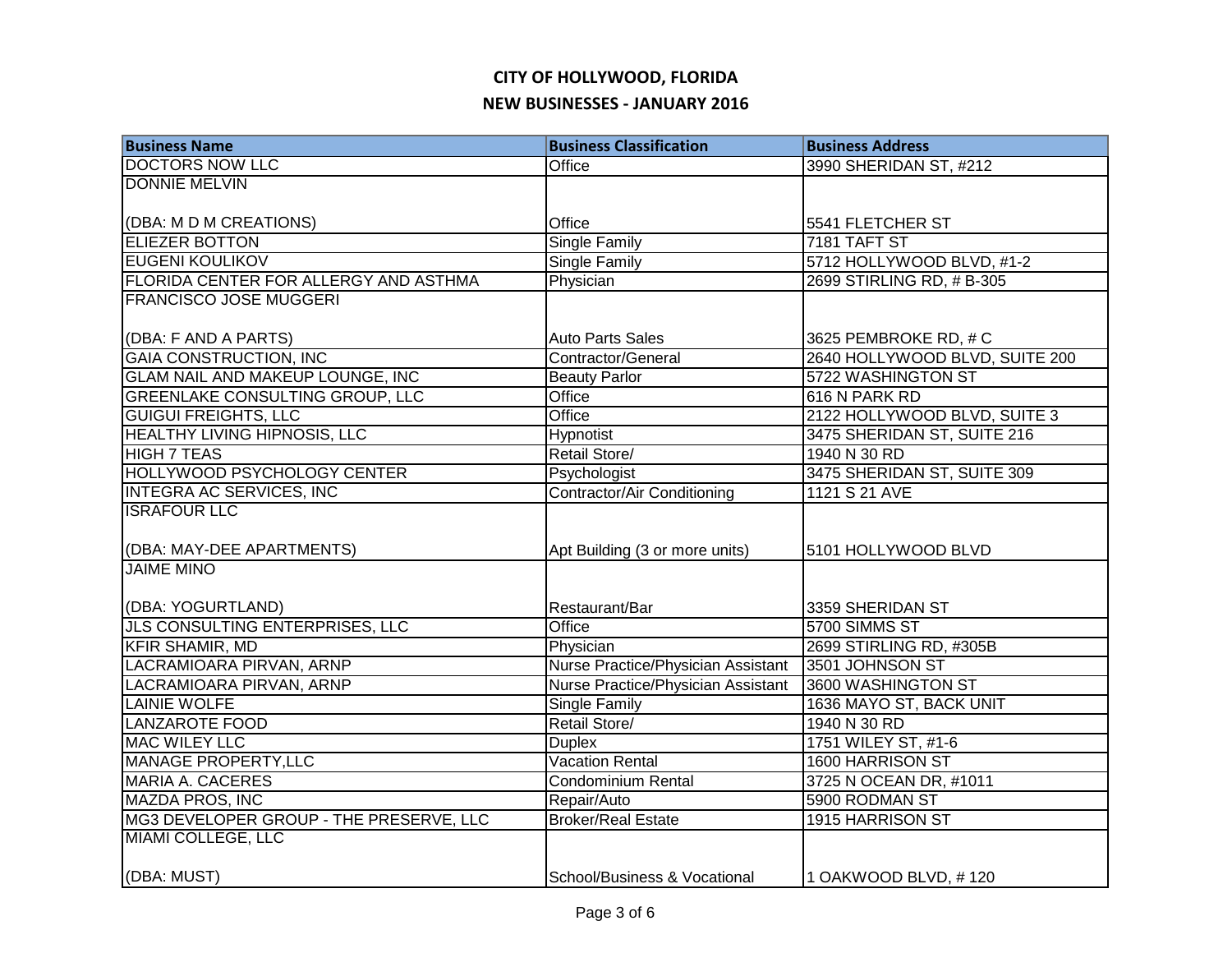| <b>Business Name</b>                        | <b>Business Classification</b> | <b>Business Address</b>  |
|---------------------------------------------|--------------------------------|--------------------------|
| <b>MOBILE PROMOTIONS NETWORK, LLC</b>       | <b>Internet Sales</b>          | 200 S PARK RD, SUITE 160 |
| <b>MOBILE VENTURES, LLC</b>                 |                                |                          |
|                                             |                                |                          |
| (DBA: IDEAL AUTOMOTIVE & TRUCK ACCESSORIES) | Retail Store/                  | 3600 N 29 AVE            |
| <b>MORRIS ENGELBERG</b>                     | Attorney                       | 3800 S OCEAN DR, #217    |
| MORRIS ENGELBERG & LAURIE E. MILGRIM, P.A.  | Attorney                       | 3800 S OCEAN DR, #217    |
| NAUTICA GM-USA, INC                         | Retail Store/                  | 417 S 21 AVE             |
| PARA PROPERTIES, LLC                        | Condominium Rental             | 2241 MONROE ST, #5       |
| PARA PROPERTIES, LLC                        | Condominium Rental             | 2461 POLK ST, #7         |
| <b>PERRY RISTICK</b>                        | Flowers                        | 2440 N STATE ROAD 7      |
| <b>PERRY RISTICK</b>                        | Flowers                        | 500 S STATE ROAD 7       |
| PHILIP KODROFF CONSULTING, INC              | Office                         | 6051 N OCEAN DR, #702    |
| PLAIN OLE FUN CONCESSIONS, INC              |                                |                          |
|                                             |                                |                          |
| (DBA: MAKIN' YOU NUTS)                      | Small Vendor/Mobile            |                          |
| <b>RECO MARKETING, LLC</b>                  |                                |                          |
|                                             |                                |                          |
| (DBA: EMPOWERING DECOR)                     | Internet Sales                 | 1450 SHERIDAN ST, #22E   |
| RHA 2 LLC                                   | <b>Single Family</b>           | 2114 WILEY CT            |
| RHA 2 LLC                                   | <b>Single Family</b>           | 910 N 66 AVE             |
| RHA 2 LLC                                   | Single Family                  | 5819 WILSON ST           |
| RHA 2 LLC                                   | <b>Single Family</b>           | <b>6452 MCCLELLAN ST</b> |
| RHA 2 LLC                                   | <b>Single Family</b>           | 5632 HAYES ST            |
| RHA 2 LLC                                   | Single Family                  | 2442 FUNSTON ST          |
| RHA 2 LLC                                   | <b>Single Family</b>           | 2123 PLUNKETT CT         |
| RHA 2 LLC                                   | <b>Single Family</b>           | 2211 FLETCHER ST         |
| RHA 2 LLC                                   | <b>Single Family</b>           | 6240 MAYO ST             |
| RHA 2 LLC                                   | <b>Single Family</b>           | 6317 FLAGLER ST          |
| RHA 2 LLC                                   | <b>Single Family</b>           | 6115 CALL ST             |
| RHA 2 LLC                                   | Single Family                  | 6660 CHARLESTON ST       |
| RHA <sub>2</sub> LLC                        | Single Family                  | 6661 DOUGLAS ST          |
| RHA 2 LLC                                   | Single Family                  | 6700 DOUGLAS ST          |
| RHA <sub>2</sub> LLC                        | Single Family                  | 2623 MAYO ST             |
| RHA <sub>2</sub> LLC                        | Single Family                  | 5646 MAYO ST             |
| RHA 2 LLC                                   | Single Family                  | 5652 GARFIELD ST         |
| RHA 2 LLC                                   | Single Family                  | 5731 CLEVELAND ST        |
| RHA 2 LLC                                   | Single Family                  | 2504 WILEY CT            |
| RHA 2 LLC                                   | Single Family                  | 542 S 29 CT              |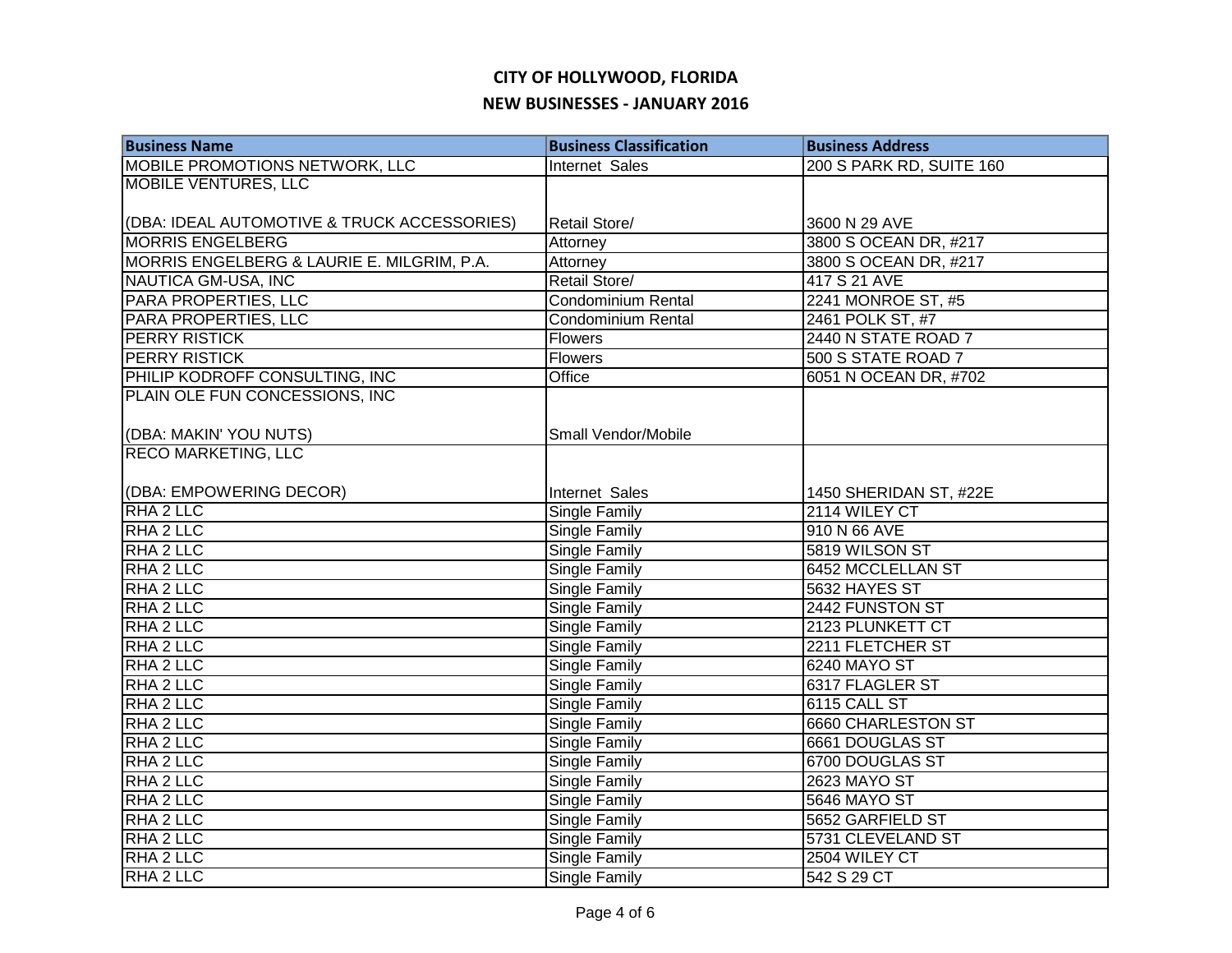| <b>Business Name</b>         | <b>Business Classification</b> | <b>Business Address</b>     |
|------------------------------|--------------------------------|-----------------------------|
| <b>RHA 2 LLC</b>             | <b>Single Family</b>           | 5809 BUCHANAN ST            |
| RHA 2 LLC                    | <b>Single Family</b>           | 1858 WILEY ST               |
| RHA 2 LLC                    | <b>Single Family</b>           | 6204 FUNSTON ST             |
| RHA 2 LLC                    | <b>Single Family</b>           | 2320 DOUGLAS ST             |
| RHA <sub>2</sub> LLC         | Single Family                  | 2342 RALEIGH ST             |
| RHA <sub>2</sub> LLC         | Single Family                  | 2411 WILEY ST               |
| RHA 2 LLC                    | Single Family                  | 2507 HARDING ST             |
| RHA 2 LLC                    | Single Family                  | 2525 DEWEY ST               |
| RHA <sub>2</sub> LLC         | Single Family                  | 2242 WASHINGTON ST          |
| RHA 2 LLC                    | Single Family                  | 2611 HAYES ST               |
| RHA 2 LLC                    | Single Family                  | 2244 MAYO ST                |
| RHA 2 LLC                    | Single Family                  | 2468 WILEY ST               |
| RHA 2 LLC                    | Single Family                  | 351 N 65 TER                |
| RHA 2 LLC                    | Single Family                  | 5440 FLAGLER ST             |
| RHA <sub>2</sub> LLC         | <b>Single Family</b>           | 5445 FLETCHER ST            |
| RHA <sub>2</sub> LLC         | <b>Single Family</b>           | 6581 HAYES ST               |
| RHA 2 LLC                    | Single Family                  | 800 N 64 AVE                |
| RHA 2 LLC                    | <b>Single Family</b>           | 807 N 26 AVE                |
| RHA 2 LLC                    | Single Family                  | 2727 WASHINGTON ST          |
| RHA 2 LLC                    | Single Family                  | 2844 FUNSTON ST             |
| RHA 2 LLC                    | <b>Single Family</b>           | <b>2906 MAYO ST</b>         |
| RHA 2 LLC                    | Single Family                  | 6353 JEFFERSON ST           |
| RHA 2 LLC                    | <b>Single Family</b>           | 6360 RODMAN ST              |
| RHA 2 LLC                    | Single Family                  | 6409 DAWSON ST              |
| RHA 2 LLC                    | <b>Single Family</b>           | 6428 FLAGLER ST             |
| RHA 2 LLC                    | <b>Single Family</b>           | 5614 BRANCH ST              |
| RHA 2 LLC                    | Single Family                  | 5621 CLEVELAND ST           |
| RHA 2 LLC                    | <b>Single Family</b>           | 2218 FARRAGUT ST            |
| RHA 2 LLC                    | Single Family                  | 2225 TAFT ST                |
| RHA <sub>2</sub> LLC         | Single Family                  | 901 S 24 TER                |
| RHA 2 LLC                    | Single Family                  | 1160 NW 66 AVE              |
| RHA 2 LLC                    | Single Family                  | 6840 THOMAS ST              |
| RHA 2 LLC                    | Single Family                  | 7315 ALLEN DR               |
| RICHARD ELLIS BERLIN, MD     | Physician                      | 1005 JOE DIMAGGIO DR        |
| RICHARD P. BIRKENWALD, ESQ   | Attorney                       | 2450 HOLLYWOOD BLVD, #CU305 |
| <b>RICHARD VEST</b>          | <b>Vacation Rental</b>         | 1055 HOLLYWOOD BLVD         |
| <b>RODGE ENTERPRISES LLC</b> | <b>Tax Services</b>            | 928 N FEDERAL HWY           |
| ROGER H. BROWN, MD           | Physician                      | 1005 JOE DIMAGGIO DR        |